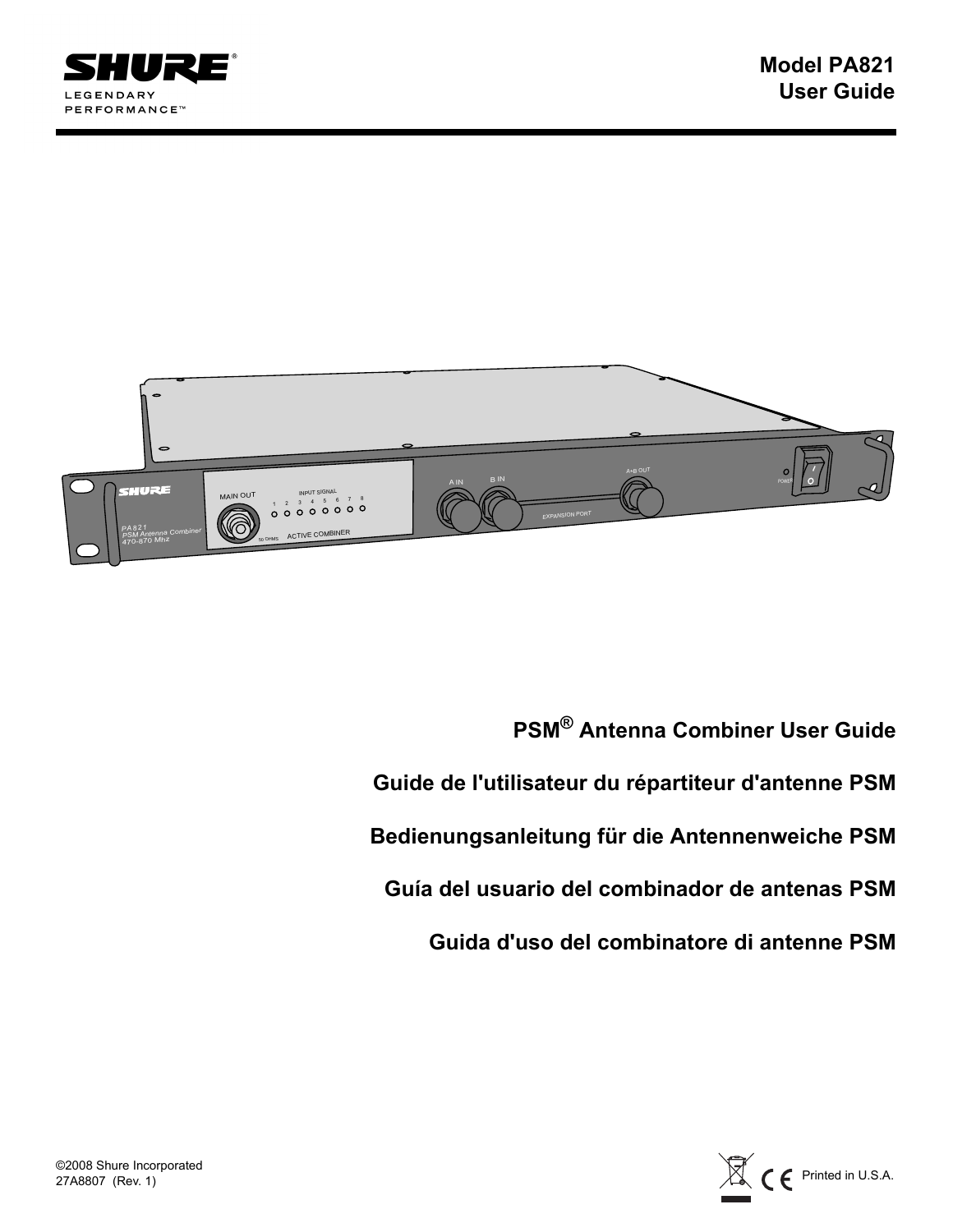## **! IMPORTANT SAFETY INSTRUCTIONS !**

12.

- 1. READ these instructions.<br>2. KEEP these instructions.
- 2. KEEP these instructions.<br>3. HEED all warnings.
- 3. HEED all warnings.<br>4. FOLLOW all instruc
- FOLLOW all instructions.
- 5. DO NOT use this apparatus near water.<br>6. CLEAN ONLY with dry cloth.
- 6. CLEAN ONLY with dry cloth.<br>7. DO NOT block any ventilation
- DO NOT block any ventilation openings. Install in accordance with the manufacturer's instructions.
- 8. DO NOT install near any heat sources such as radiators, heat registers, stoves, or other apparatus (including amplifiers) that produce heat.
- 9. DO NOT defeat the safety purpose of the polarized or grounding-type plug. A polarized plug has two blades with one wider than the other. A grounding type plug has two blades and a third grounding prong. The wider blade or the third prong are provided for your safety. If the provided plug does not fit into your outlet, consult an electrician for replacement of the obsolete outlet.
- 10. PROTECT the power cord from being walked on or pinched, particularly at plugs, convenience receptacles, and the point where they exit from the apparatus.
- 11. ONLY USE attachments/accessories specified by the manufacturer.



USE only with a cart, stand, tripod, bracket, or table specified by the manufacturer, or sold with the apparatus. When a cart is used, use caution when moving the cart/apparatus combination to avoid injury from tip-over.

- 13. UNPLUG this apparatus during lightning storms or when unused for long periods of time.
- 14. REFER all servicing to qualified service personnel. Servicing is required when the apparatus has been damaged in any way, such as power-supply cord or plug is damaged, liquid has been spilled or objects have fallen into the apparatus, the apparatus has been exposed to rain or moisture, does not operate normally, or has been dropped.
- 15. DO NOT expose the apparatus to dripping and splashing. DO NOT put objects filled with liquids, such as vases, on the apparatus.
- 16. The MAINS plug or an appliance coupler shall remain readily operable.<br>17. The airborne poise of the apparatus does not exceed 70dB (A)
- The airborne noise of the apparatus does not exceed 70dB (A).

00

- 18. Apparatus with CLASS I construction shall be connected to a MAINS socket outlet with a protective earthing connection.
- 19. To reduce the risk of fire or electric shock, do not expose this apparatus to rain or moisture.
- 20. Do not attempt to modify this product. Doing so could result in personal injury and/or product failure.



This symbol indicates that dangerous voltage constituting a risk of electric shock is present within this unit.

This symbol indicates that there are important operating and maintenance instructions in the literature accompanying this unit.

 $\odot$ 

**WARNING:** Voltages in this equipment are hazardous to life. No user-serviceable parts inside. Refer all servicing to qualified service personnel. The safety certifications do not apply when the operating voltage is changed from the factory setting.

# **DESCRIPTION**

The Shure PA821 Antenna Combiners actively combine antenna outputs from up to eight PSM wireless transmitters to a single antenna, improving RF performance and reducing rack clutter.

# **INSTALLATION**

Set the power switch on the front panel to OFF before installing. Connect the unit to an AC power source using the supplied power cable. Switch the power ON to use the device. The power light will illuminate. Power the unit OFF when not in use or before disconnecting the unit from the AC power source.

#### **8-TO-1 COMBINING:**

- 1. Using the supplied BNC-BNC cables, connect the **ANTENNA OUTPUT** of each transmitter to the **ANTENNA INPUTS** of the PA821 (Figure 2).
- 2. Attach an antenna to the **MAIN OUT** of PA821. For wideband applications, use PA805 directional antenna (Figure 1).
- 3. Connect the PA821 to a power outlet using one of the supplied power cables. The PA821 contains a universal power supply to operate anywhere in the world.

**NOTE:** When the PA821 is powered on, the input signal indicators (1-8) on the front panel will illuminate if an active transmitter is connected to the corresponding input (1-8) on the back panel (Figure 1).





**FIGURE 2**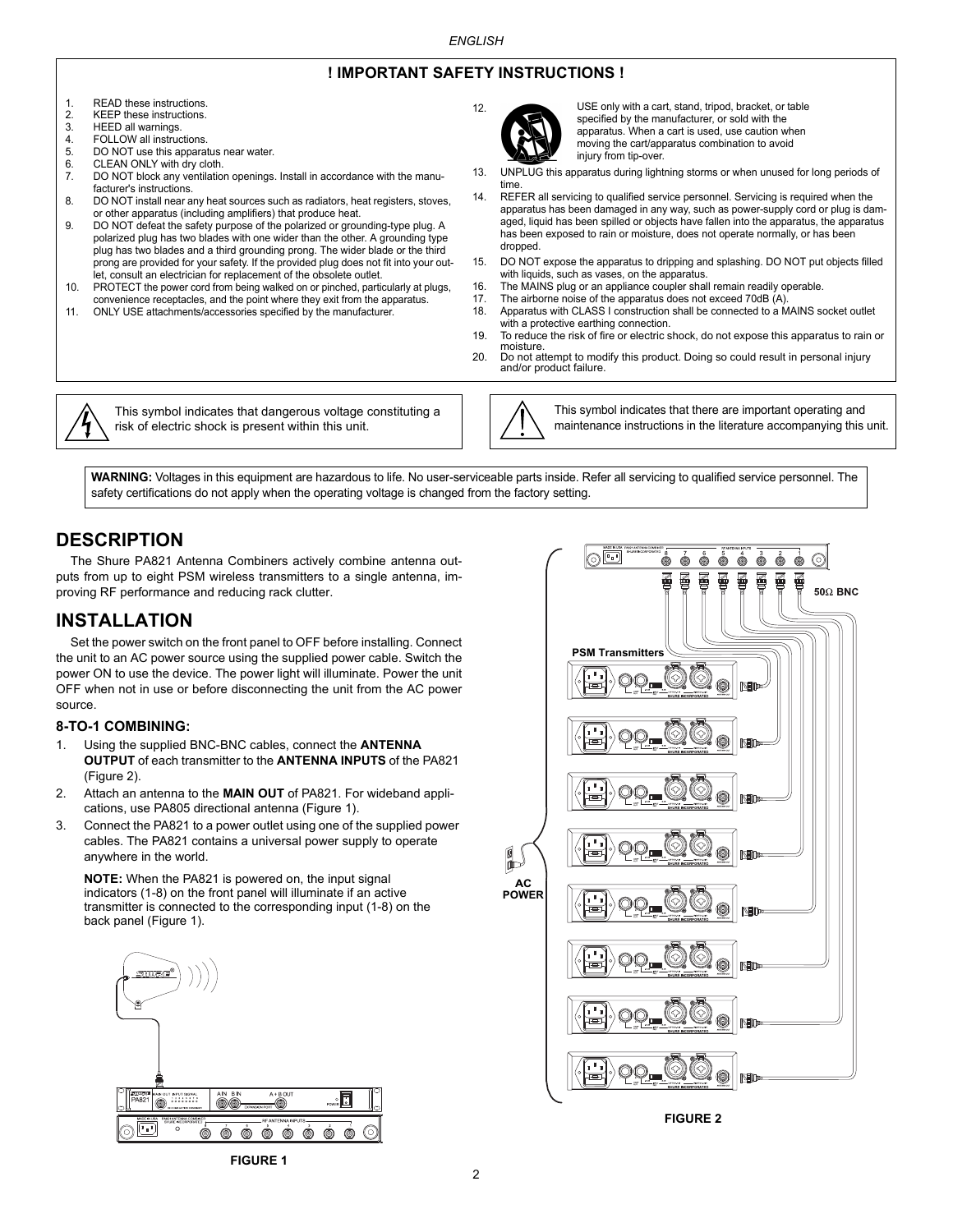### *ENGLISH*

## **FOR MORE THAN 8 TRANSMITTERS:**

- 1. Using the supplied BNC-BNC cables, connect the **ANTENNA OUTPUT** of each transmitter to the **ANTENNA INPUTS** of the PA821.
- 2. Use the 1 ft. jumper BNC-BNC cable to connect the **MAIN OUTPUT** of the PA821 to the **A IN** of the **EXPANSION PORT**.
- 3. Connect another **ANTENNA OUTPUT** (from a ninth PSM transmitter, second PA821 or other antenna port) to the **B IN** of the **EXPANSION PORT.**
- 4. Attach an antenna to the **A + B OUT** of the **EXPANSION PORT**. For wideband applications, use the PA805 directional antenna, Figure 3.



## *SPECIFICATIONS*

**RF Carrier Frequency Range** 470-870 MHz

- **System Gain**
- +0/-5 dB
- **Input AC Line Voltage**
- 100-240 Vac, 50/60 Hz
- **Maximum Input Line VA**
- 100 VA

#### **Maximum Current Drain**

0.42-1.0 Amperes

(Amperes = 100 VA/Input AC Line Voltage)

## **Maximum RF Input Power**

24 dBm (250 mW) per channel

#### **Input Signal Indicator Threshold**

+4 dBm (2.5 mW), +2 dBm (1.6 mW) typical

#### **Impedance**

50 Ω nominal

## **Operating Temperature Range**

0° F (-18° C) to +135° F (+57° C)

**NOTE:** Electrical safety approval is based on a maximum ambient temperature of 35°C.

#### **Overall Dimensions**

43.4 mm high x 398.8 mm wide x331.5 mm deep

(1 11/16 in. H x 15 11/16 in. W x 13 1/2 in. D)

### **Net Weight**

4.53 Kg (10 lbs unpackaged, without power and RF cables)

**Input/Output Connector Type**

BNC-type 8 input, 1 output **ACTIVE**

2 Inputs, 1 output **EXPANSION PORT**

## **FURNISHED ACCESSORIES**

### **OPTIONAL ACCESSORIES**

| Wideband Unidirectional Antenna (470-870 MHz)  PA805 |  |
|------------------------------------------------------|--|
|                                                      |  |
|                                                      |  |
|                                                      |  |

**FIGURE 3**